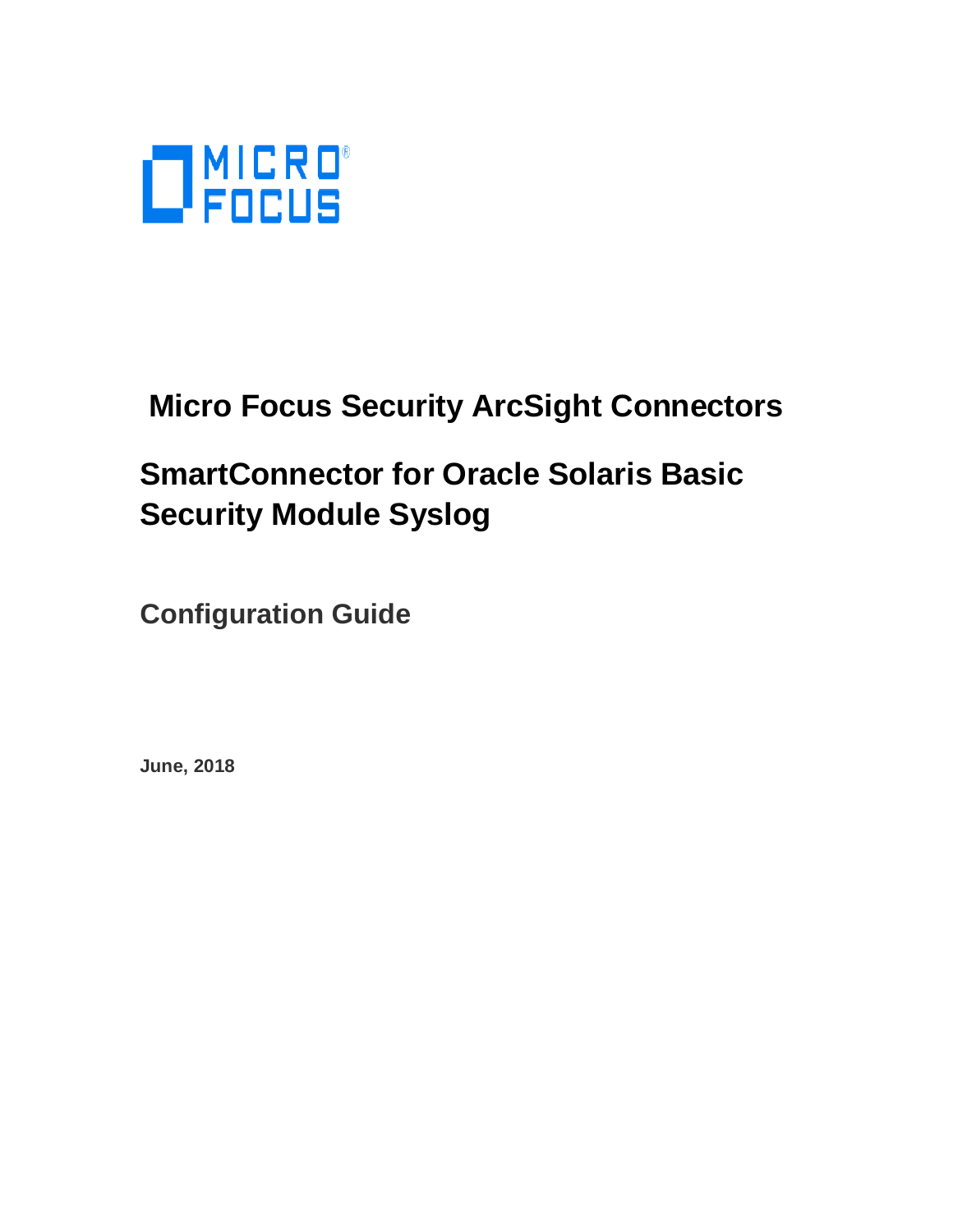#### **Configuration Guide**

#### **SmartConnector for Oracle Solaris Basic Security Module Syslog**

June, 2018

Copyright © 2009 – 2017; 2018 Micro Focus and its affiliates and licensors.

#### **Warranty**

The only warranties for products and services of Micro Focus and its affiliates and licensors ("Micro Focus") are set forth in the express warranty statements accompanying such products and services. Nothing herein should be construed as constituting an additional warranty. Micro Focus shall not be liable for technical or editorial errors or omissions contained herein. The information contained herein is subject to change without notice.

#### **Restricted Rights Legend**

Confidential computer software. Except as specifically indicated otherwise, a valid license from Micro Focus is required for possession, use or copying. Consistent with FAR 12.211 and 12.212, Commercial Computer Software, Computer Software Documentation, and Technical Data for Commercial Items are licensed to the U.S. Government under vendor's standard commercial license.

#### **Trademark Notices**

Adobe™ is a trademark of Adobe Systems Incorporated. Microsoft® and Windows® are U.S. registered trademarks of Microsoft Corporation. UNIX® is a registered trademark of The Open Group.

### Revision History

| Date       | <b>Description</b>                                                                          |
|------------|---------------------------------------------------------------------------------------------|
| 10/17/2017 | Added encryption parameters to Global Parameters.                                           |
| 11/30/2016 | Updated installation procedure for setting preferred IP address mode.                       |
| 05/15/2015 | Added new parameters for Syslog File.                                                       |
| 02/16/2015 | Added parameter for Syslog Daemon connector configuration.                                  |
| 03/31/2014 | Added support for sudo for Solaris SPARC and x86.                                           |
| 02/14/2014 | Added GA support for Solaris SPARC 11.                                                      |
| 11/15/2013 | Added GA support for Solaris 11 x86. Modified Product Version and Device Severity mappings. |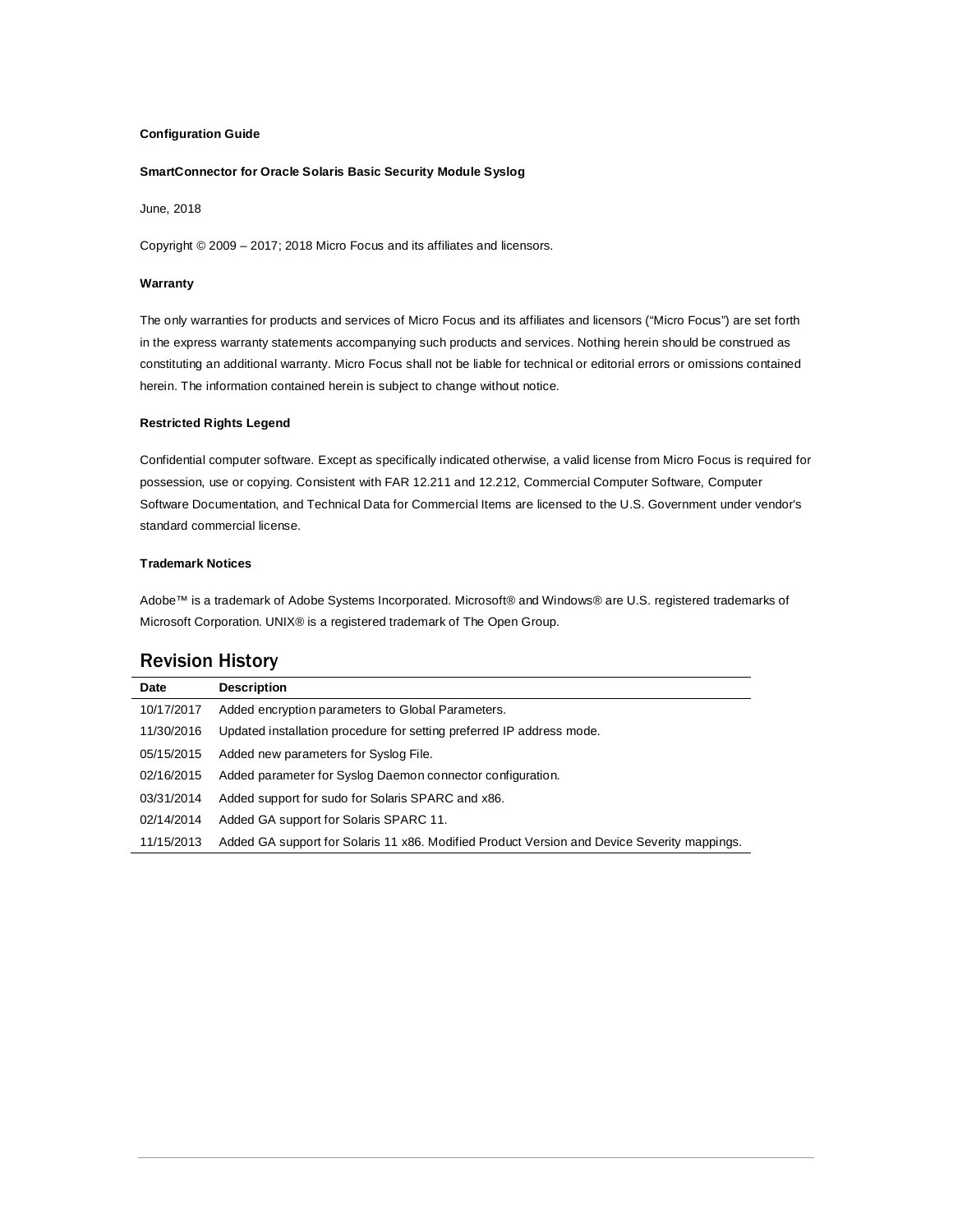# SmartConnector for Oracle Solaris Basic Security Module Syslog

This guide provides information for installing the SmartConnector for Oracle Solaris Basic Security Module Syslog and configuring the device for event collection. Event collection from Solaris SPARC versions 10 and 11 and Solaris 11 x86 version is supported.

Solaris versions 8 and 9 are no longer supported for SmartConnector installation and have been removed from connector configuration selections. To continue running these versions with the SmartConnector, do not upgrade the connector. To upgrade, you must be using Solaris version 10 or later.

# Product Overview

Ò

Ò

Ò

The Oracle Solaris Basic Security Module (BSM) provides a security auditing subsystem. The auditing mechanism lets administrators detect potential security breaches. It performs kernel auditing and provides a device allocation mechanism for the Solaris operating system, which lets Solaris meet C2 level criteria.

C2 is a security rating originally defined in the Trusted Computer System Evaluation Criteria (TCSEC), published by the United States National Computer Security Center (NCSC), commonly referred to as the Orange Book.

The BSM audit trail is written to binary files on the location system (or NFS mount). Audit records are initiated from two distinct places in Solaris–privileged user land programs (such as login) and the Solaris kernel. All security-sensitive kernel system calls generate an audit record when BSM auditing is enabled.

Reading or executing privileged audit files requires administrator access.

BSM is not enabled by default under Solaris. The administrator is required to run the **bsmconv** script to set up the initial auditing environment for the system. See "Basic Configuration" later in this guide.

# Configuration

# BSM Auditing

For complete information about BSM auditing, see the *SunSHIELD Basic Security Module Guide*. Additional helpful information includes "Solaris BSM Auditing" by Hal Pomeranz of Deer Run Associates [\(http://www.deer-run.com/~hal/sysadmin/SolarisBSMAuditing.html\)](http://www.deer-run.com/%7Ehal/sysadmin/SolarisBSMAuditing.html).

For complete information about the commands mentioned in this section, see Sun Microsystems *man pages section 1M: System Administration Commands*.

The **audit\_syslog** plugin module for Solaris Audit, /sur/lib/security/audit\_syslog.so, provides realtime conversion of Solaris audit data to syslog-formatted (text) data and sends it to a syslog daemon as configured in the syslog.conf configuration file. See the **syslog.conf(4)** man page for more information. The plugin's path is specified in the audit configuration file, **audit\_control(4)**.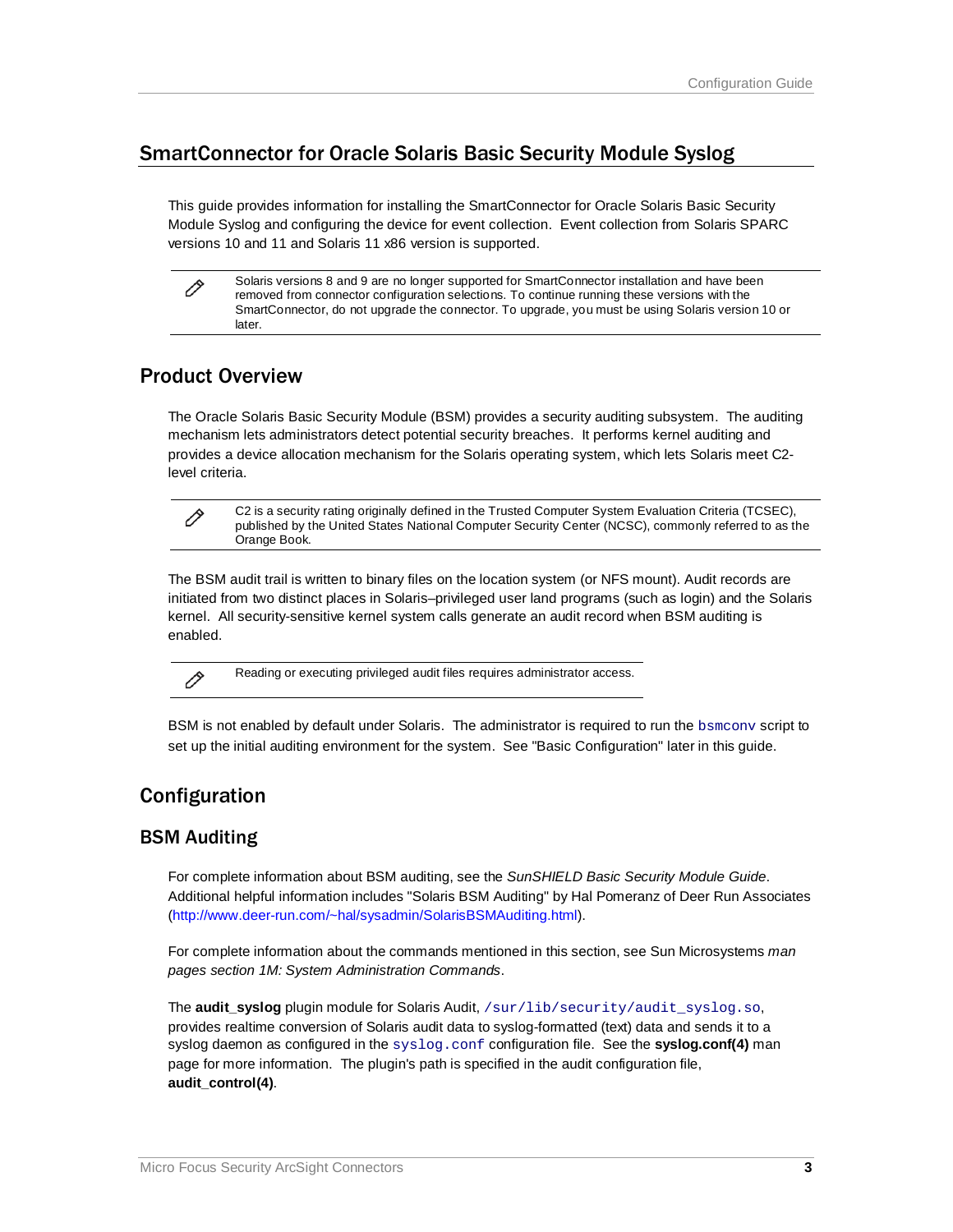Messages to syslog are written when selected using the plugin option in **audit\_control**. Syslog messages are generated with the facility code of LOG\_AUDIT (audit in **syslog.conf(4)**) and severity of LOG\_NOTICE. Audit syslog messages contain data selected from the tokens described for the binary audit log. See the **audit.log(4)** man page for more information.

# Overview of Audit Setup

The following steps are included here to provide an overview of what is required to set up audit directories and specify which audit classes will be audited.

- **1** Format and partition the disks to create the dedicated audit partition or partitions. A rule of thumb is to assign 100 MB of space for each machine that will be on the distributed system; however, the disk space requirements at your site will be based upon how much auditing you perform and may be far greater than this figure per machine.
- **2** Assign the audit file systems to the dedicated partitions. Each disk full machine should have a backup audit directory on the local machine in case its NFS-mounted audit file system or file systems are not available.
- **3** While each machine is in single-user mode, run tunefs -m 0 on each dedicated audit partition to reduce reserved file system space to 0%.

A reserved space percentage (called the minfree limit) is specified for audit partitions in the audit\_control file. The default is 20%, and this percentage is tunable. Because this value is set by each site in the audit\_control file, you should remove the automatically reserved file system space that is set aside by default for all file systems.

- **4** Set the required permissions on each of the audit directories on the audit server and make a subdirectory in each audit directory called **files**. Use chown and chmod to assign the required permissions to each audit directory and to each files subdirectory.
- **5** If using audit servers, export the audit directories using the dfstab(4) file.
- **6** Create the audit control file entries for all the audit directories in the audit control file on each machine, specifying the files subdirectory.
- **7** On each audit client, create the entries for the audit file systems in the  $v$  f stab(4) files.
- **8** On each audit client, create the mount point directories and use chmod and chown to set the correct permissions.

The following table summarizes the commands to use to configure auditing.

| <b>Utility</b>    | Task                                                  |
|-------------------|-------------------------------------------------------|
| allocate(1M)      | Allocate a device                                     |
| audit(1M)         | Control the audit daemon                              |
| audit_startup(1M) | Initialize the audit subsystem                        |
| audit warn(1M)    | Run the audit daemon warning script                   |
| auditconfig(1M)   | Configure auditing                                    |
| auditd(1M)        | Control audit trail files                             |
| auditreduce(1M)   | Merge and select audit records from audit trail files |
| auditstat(1M)     | Display kernel audit statistics                       |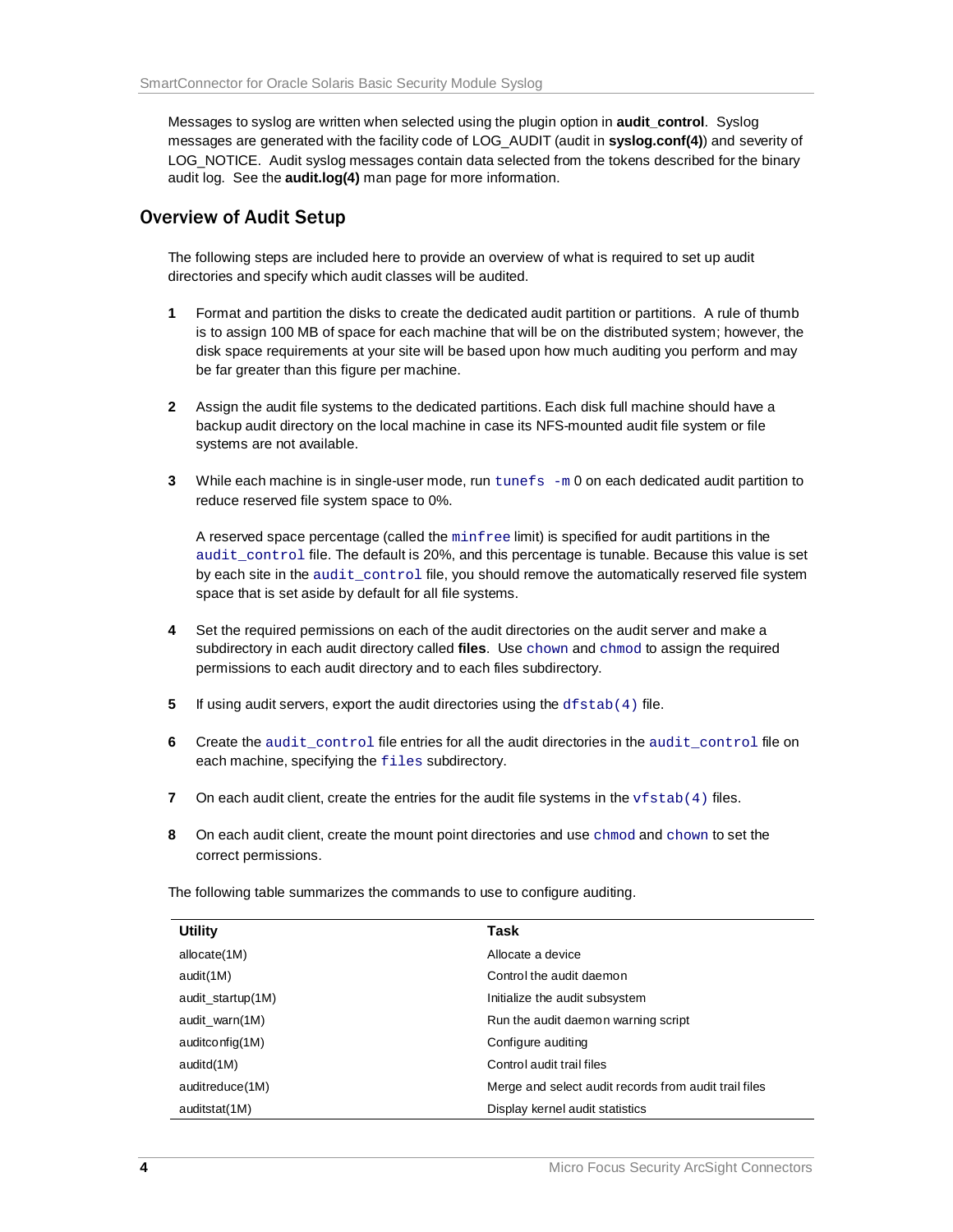| <b>Utility</b>  | Task                                                     |
|-----------------|----------------------------------------------------------|
| bsmconv(1M)     | Enable a Solaris system to use the Basic Security Module |
| bsmunconv(1M)   | Disable the Basic Security Module and return to Solaris  |
| deallocate (1M) | Deallocate a device                                      |
| auditon(2)      | Manipulate auditing                                      |
| auditsvc(2)     | Write audit log to specified file descriptor             |
| sudo(1M)        | Generate audit log files (/var/audit)                    |

### Basic Configuration Steps

- **1** Enable BSM and ensure auditd is started at boot time.
	- **A** Run /etc/security/bsmconv (as root) to enable auditing. Auditing is not enabled by default. See "Enabling BSM" for more detailed information.
	- **B** Set up the /etc/security/audit\_control file to indicate the type of auditing to be performed. See "audit\_control" for more information.
	- **C** Reboot the system so the c2audit module is properly loaded and the internal audit settings are configured.
- **2** Set up the classes of events for which you want to generate audit records and where those records are to go. These are defined in /etc/security/audit\_control. See "Audit Class and Audit Event" for more information.

For example, to record the login events for all users, add the class lo to the flags: line of /etc/security/audit\_control. The dir: line specifies the directory into which audit records are to be written. This is the directory name you should enter for the **praudit Output File** parameter during SmartConnector installation.

The default path for praudit is /usr/sbin. If you use another path for praudit, be sure to add the location to the system PATH variable.

```
dir: /var/audit 
flags: lo 
minfree: 20 
naflags: lo
```
O

O

Including  $1\circ$  on the flags: line logs events regardless of whether it was a success or failure; to log only failures, put a hyphen (-) in front of the class name.

### Enable BSM Auditing in Solaris 10

Enabling BSM on a server automatically enables the BSM feature on all of that server's clients.

**1** After becoming  $root$ , bring the system into the single-user mode:

```
# /etc/telinit 1
```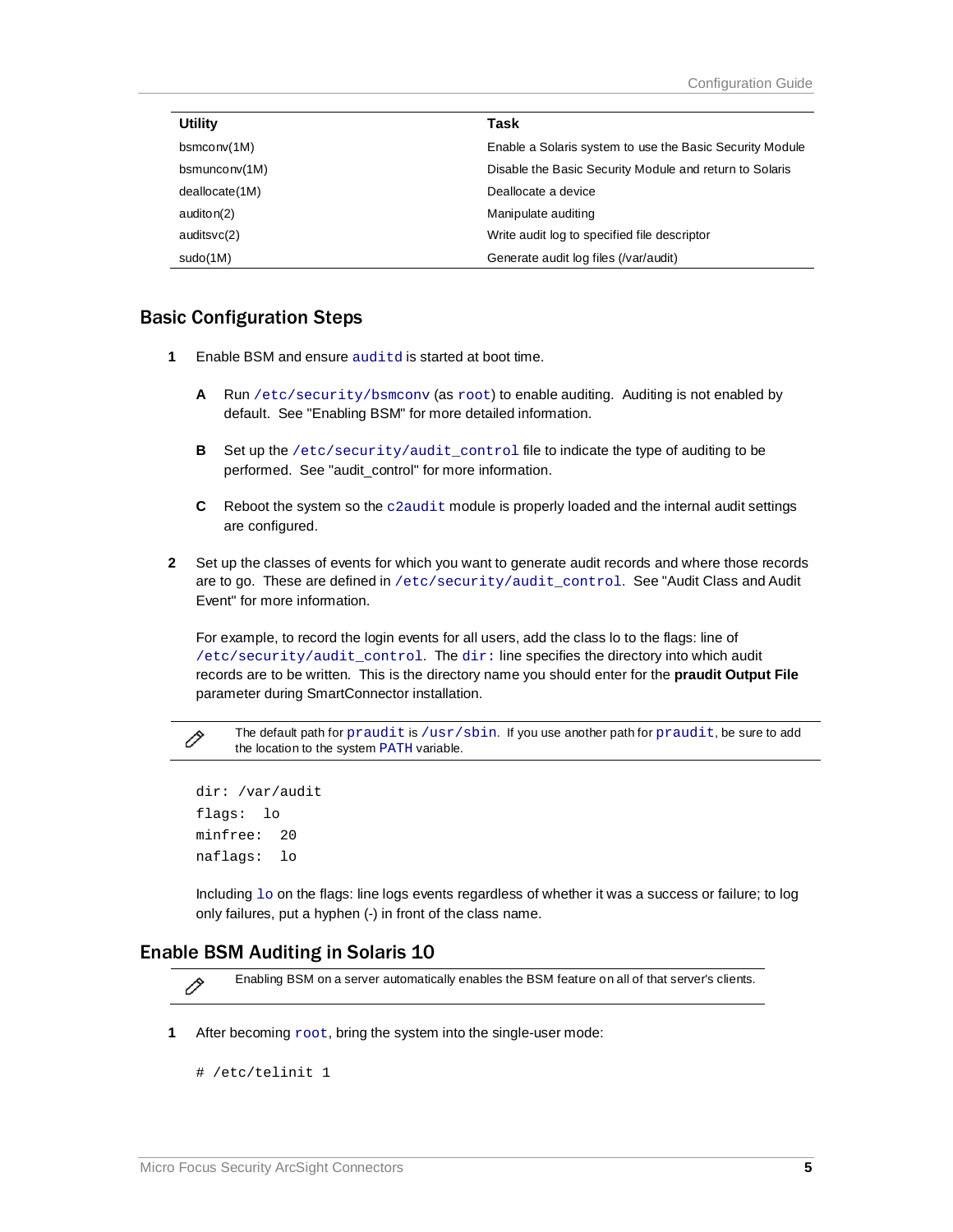**2** In single-user mode, change directories to the /etc/security directory and execute the bsmconv script located there. The script sets up a standard Solaris machine to run BSM after a reboot.

```
# cd /etc/security 
# ./bsmconv
```
**3** After the script finishes, halt the system with the telinit command. Then reboot the system to bring it up as a multi-user BSM system.

```
# /etc/telinnit 6
```

```
Ò
```
Whenever you need to restart the BSM service, restart through a server reboot.

# Enable BSM Auditing in Solaris 11

Auditing is enabled by default on Solaris 11, but only user login/logout events are monitored by default. For monitoring both the OS File change events and OS USER logins/logout events, you can execute the following command with root privilege:



# Set Up Classes and Events

bsmconv creates a number of files in the /etc/security directory, including:

- The audit\_startup script is invoked at boot time and sets a number of different audit policies for the system.
- The audit\_control file is the primary configuration file for BSM.
- The audit class and audit event files can be used when more fine-grained control of the audit configuration is required.

The following sections describe the audit\_startup and audit\_control files, audit classes and events, and custom audit classes you may access when setting up auditing.

#### Audit Startup

The existence of a file with the path name /etc/security/audit\_startup causes the audit daemon to be run automatically when the system enters multi-user mode. A default audit\_startup script that automatically configures the event to class mappings and sets the audit policies is set up during the BSM package installation.

The audit\_startup script is a series of auditconfig commands for initializing the system auditing policy:

```
#!/bin/sh 
/usr/sbin/auditconfig -conf
```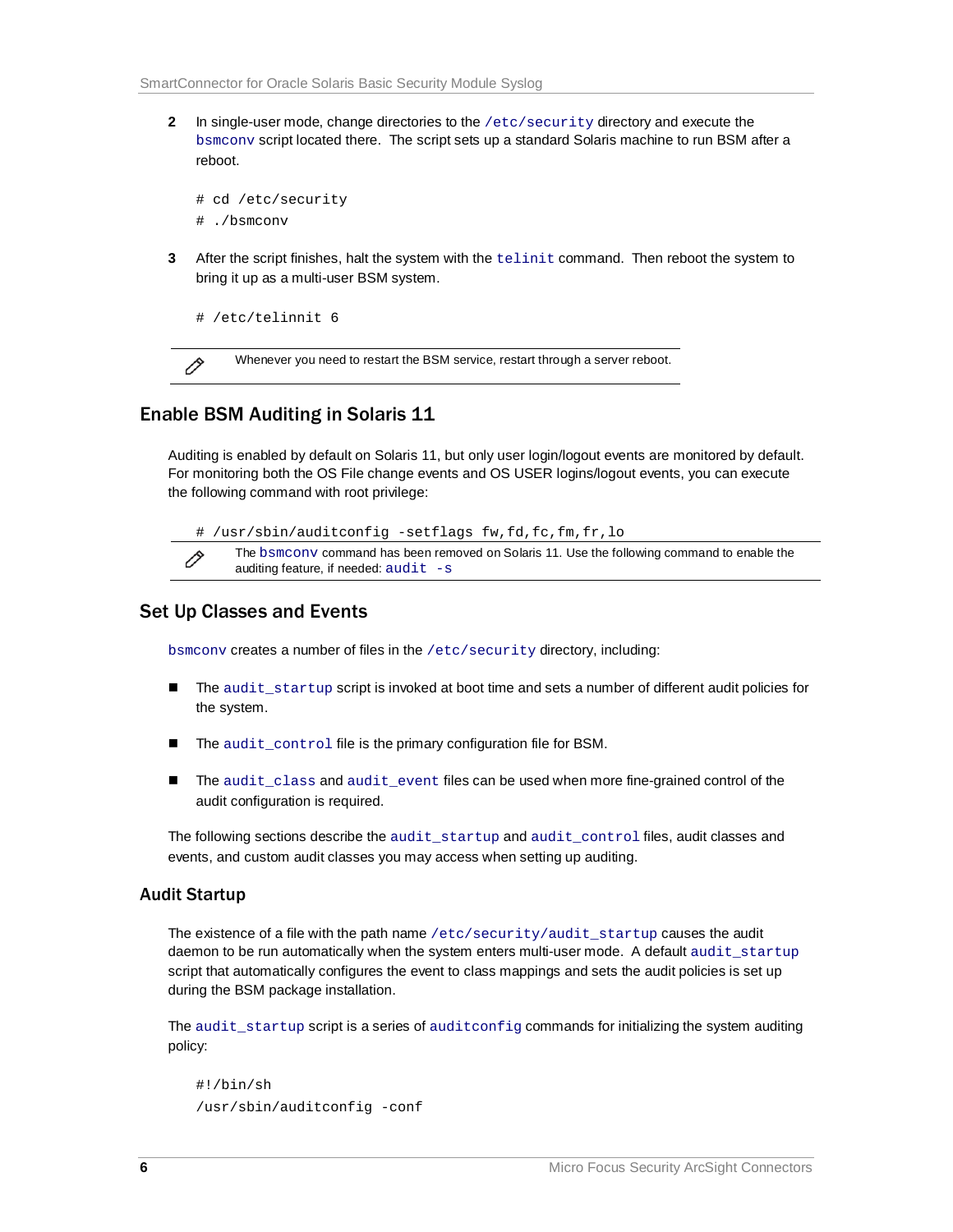```
/usr/sbin/auditconfig -aconf 
/usr/sbin/auditconfig -setpolicy none 
/usr/sbin/auditconfig -setpolicy +cnt 
/usr/sbin/auditconfig -setpolicy +argv,arge
```
The first two lines pull configuration information out of the audit\_control file and set up the basic events the system will audit. The remaining lines set other special auditing policy options:

#### -setpolicy none

Blanks the audit policy for the system to start with a clean slate

```
setpolicy +cnt
```
Tells the system to continue running even if the auditing partition on the machine fills up (high security sites are required to have the machine shut down if auditing becomes impossible)

```
-setpolicy -cnt and -setpolicy +argv,arge
```
Means to track the full command line and all environment settings for any command executed on the system. Note that the -setpoloicy +argv,arge line is not part of the default BSM configuration set up by the bsmconv script.

### Audit Control

The audit\_control file appears simple:

```
dir:/var/audit 
minfree:20 
flags:lo,ad,pc,fm,fw,-fc,-fd,-fr 
naflags:lo,ad,ex
```
#### dir

is the directory into which audit logs will be written on the system (this directory should only be accessible by the superuser). (Note that this is the directory name required during SmartConnector installation.) There is no built-in facility for writing audit logs to some other system, although some sites have attempted writing to an NFS-mounted directory from some central file server (note that this configuration requires the client system to have root write privileges into the NFS volume, which has some significant security implications).

#### minfree

Specifies the amount of free space, as a percentage, that must exist in the auditing partition; otherwise the system starts complaining. So, with minfree set at 20, once the audit partition goes above 80% full, the auditing subsystem starts sending the administrator warning messages.

#### flags and naflags

Define to which audit events the system actually is going to pay attention (these are the lines at which the auditconfig -conf and auditconfig -aconf commands in audit\_startup are looking). The two letter codes are groups (audit classes) of related events (system calls) defined through the audit\_class and audit\_events files.

The flags line defines the audit vector for normal user sessions on the machine. The naflags line catches all events that are not associated with a particular user's session. Usually, these events are the result of system processes and do not occur often.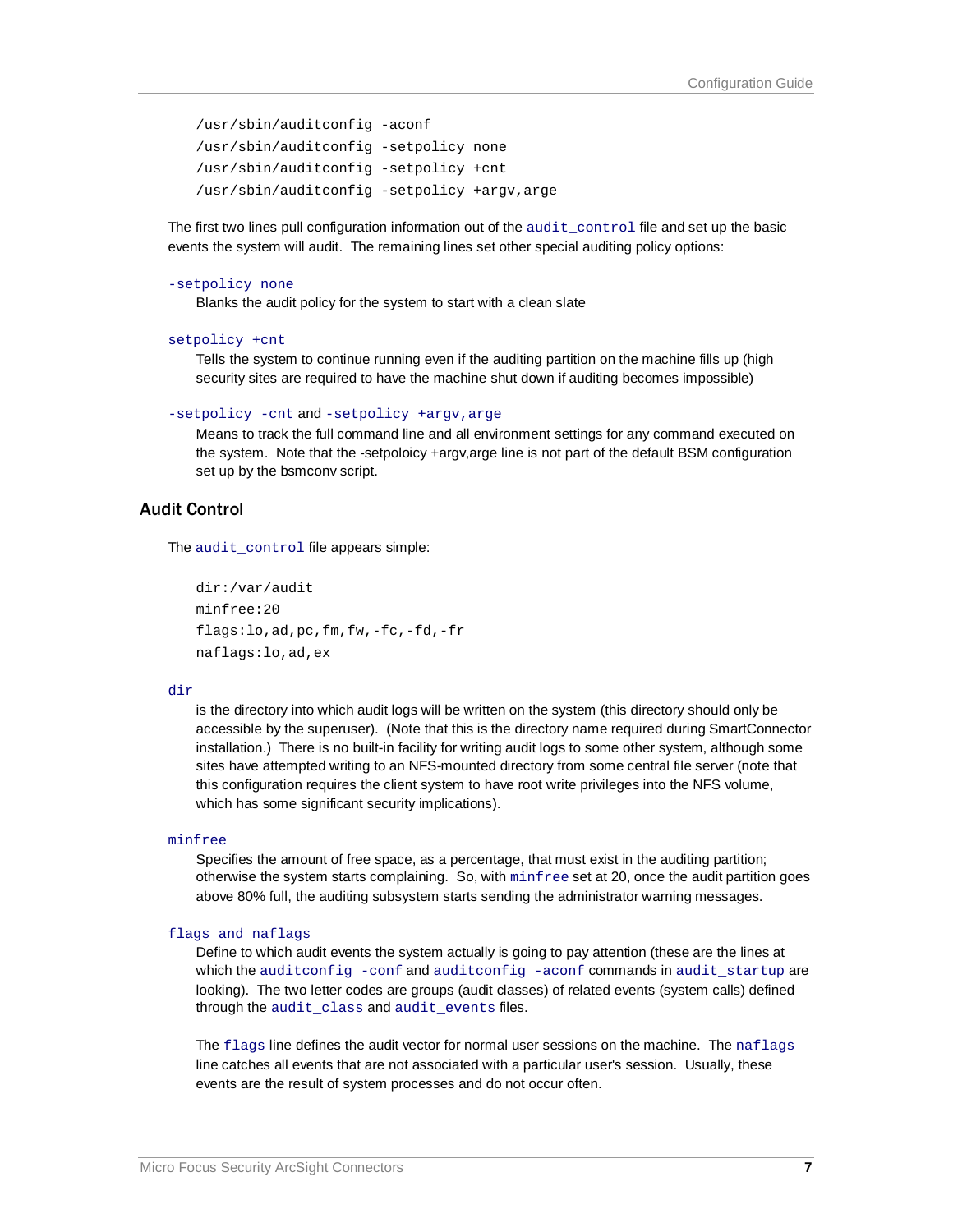# Audit Log File Rotation

Audit logs are written to binary files in your audit directory. The file naming convention used is <start>.<end>.<hostname>, where <start> and <end> are time/date stamps in the format YYYYMMDDhhmmss and <hostname> is the fully-qualified hostname of the local machine. The current audit log that is actively being written is named <start>.not\_terminated.<hostname> to distinguish it from the other audit logs in the directory.

The command audit-n signals the system audit daemon to close its current audit log file and start a new one. Unless told otherwise, the audit daemon will simply continue writing to the current audit log and it will grow without bound until it reaches the file size limit for the machine or fills the partition. To force audit logs to be restarted at the top of every hour:

0 8 8 8 8 /usr/sbin/audit -n

Once the new audit log has been started, the old log can be compressed or moved off of the local system for archival.

### BSM Caveats

- **Enabling BSM automatically disables the <stop>-A keyboard sequence on the machine. This** occurs to be able to monitor shutdown and reboot events and associate them with a particular user. Disabling <Stop>-A means somebody has to log in, become root, and halt the machine, all of which are auditable events.
- **Enabling BSM disables auto-mounting of CD-ROMs and floppies using**  $\text{vol}$ d. Again, there is an audit trail issue if a system process spontaneously mounts and dismounts file systems.
- There are known interoperability problems between OpenSSH (particularly with PrivSep enabled) and BSM. The most noticeable issue is that OpenSSH sessions will not appear in the audit logs at all. A patch[4] is available to fix this and some other issues.

# Configure the Syslog SmartConnectors

The three ArcSight Syslog SmartConnectors are:

Syslog Daemon Syslog Pipe Syslog File

### The Syslog Daemon SmartConnector

The Syslog Daemon SmartConnector is a syslogd-compatible daemon designed to work in operating systems that have no syslog daemon in their default configuration, such as Microsoft Windows. The SmartConnector for Syslog Daemon implements a UDP receiver on port 514 (configurable) by default that can be used to receive syslog events. Use of the TCP protocol or a different port can be configured manually.

If you are using the SmartConnector for Syslog Daemon, simply start the connector, either as a service or as a process, to start receiving events; no further configuration is needed.

O

Messages longer than 1024 bytes may be split into multiple messages on syslog daemon; no such restriction exists on syslog file or pipe.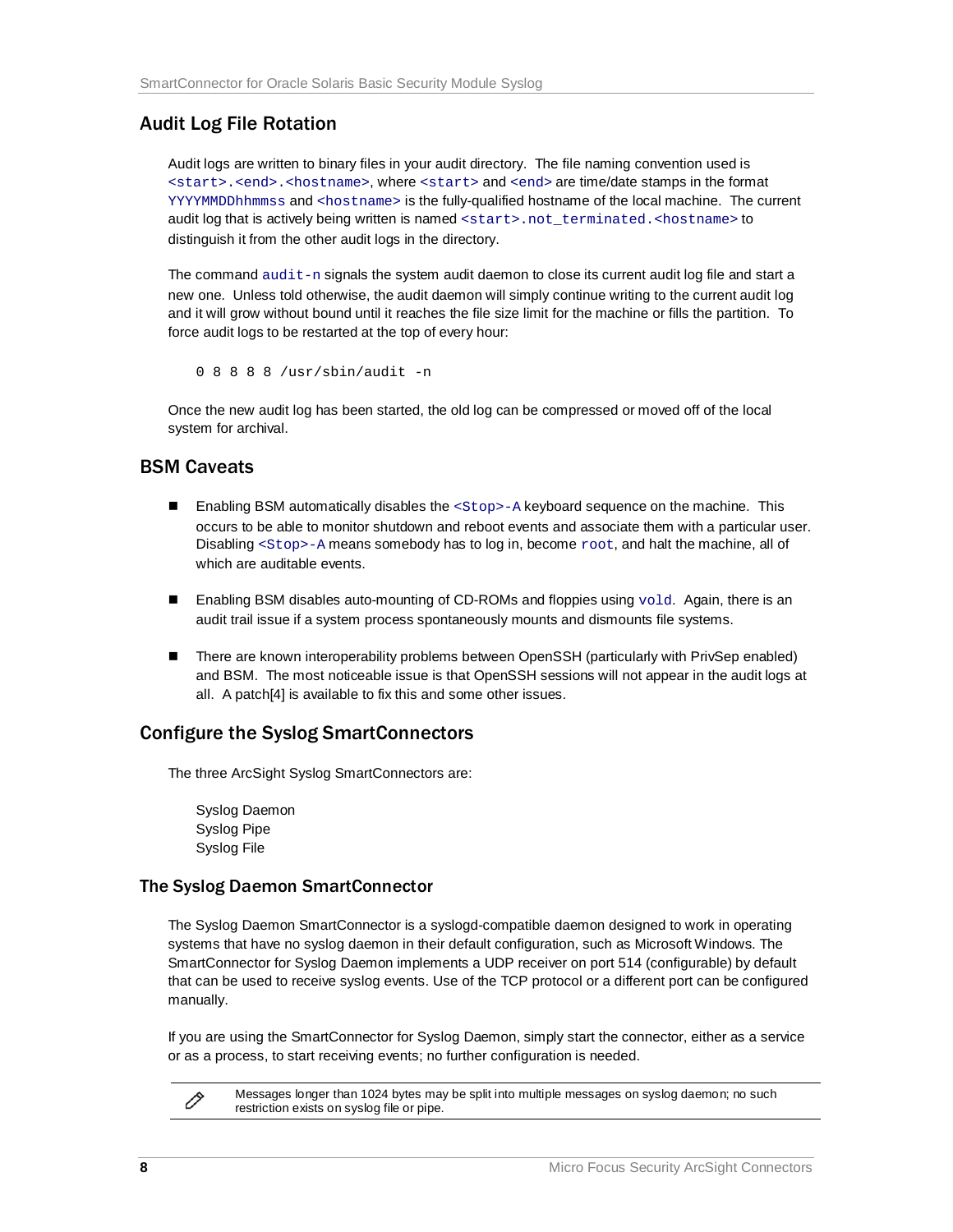### The Syslog Pipe and File SmartConnectors

When a syslog daemon is already in place and configured to receive syslog messages, an extra line in the syslog configuration file (xsyslog.conf) can be added to write the events to either a *file* or a system *pipe* and the ArcSight SmartConnector can be configured to read the events from it. **In this scenario, the ArcSight SmartConnector runs on the same machine as the syslog daemon.**

The **Syslog Pipe** SmartConnector is designed to work with an existing syslog daemon. This SmartConnector is especially useful when storage is a factor. In this case, syslogd is configured to write to a named pipe, and the Syslog Pipe SmartConnector reads from it to receive events.

The **Syslog File** SmartConnector is similar to the Pipe SmartConnector; however, this SmartConnector monitors events written to a syslog file (such as messages. log) rather than to a system pipe.

### Configure the Syslog Pipe or File SmartConnector

This section provides information about how to set up your existing syslog infrastructure to send events to the ArcSight Syslog Pipe or File SmartConnector.

The standard UNIX implementation of a syslog daemon reads the configuration parameters from the **/etc/rsyslog.conf** file, which contains specific details about which events to write to files, write to pipes, or send to another host. First, create a pipe or a file; then modify the **/etc/rsyslog.conf** file to send events to it.

#### **For syslog pipe:**

**1** Create a pipe by executing the following command:

mkfifo /var/tmp/syspipe

- **2** Add the following line to your **/etc/rsyslog.conf** file:
	- \*.debug /var/tmp/syspipe

or

\*.debug |/var/tmp/syspipe

depending on your operating system.

**3** After you have modified the file, restart the syslog daemon either by executing the scripts **/etc/init.d/syslogd stop** and **/etc/init.d/syslogd start**, or by sending a `configuration restart` signal.

On RedHat Linux, you would execute:

service syslog restart

On Solaris, you would execute:

kill -HUP `cat /var/run/syslog.pid´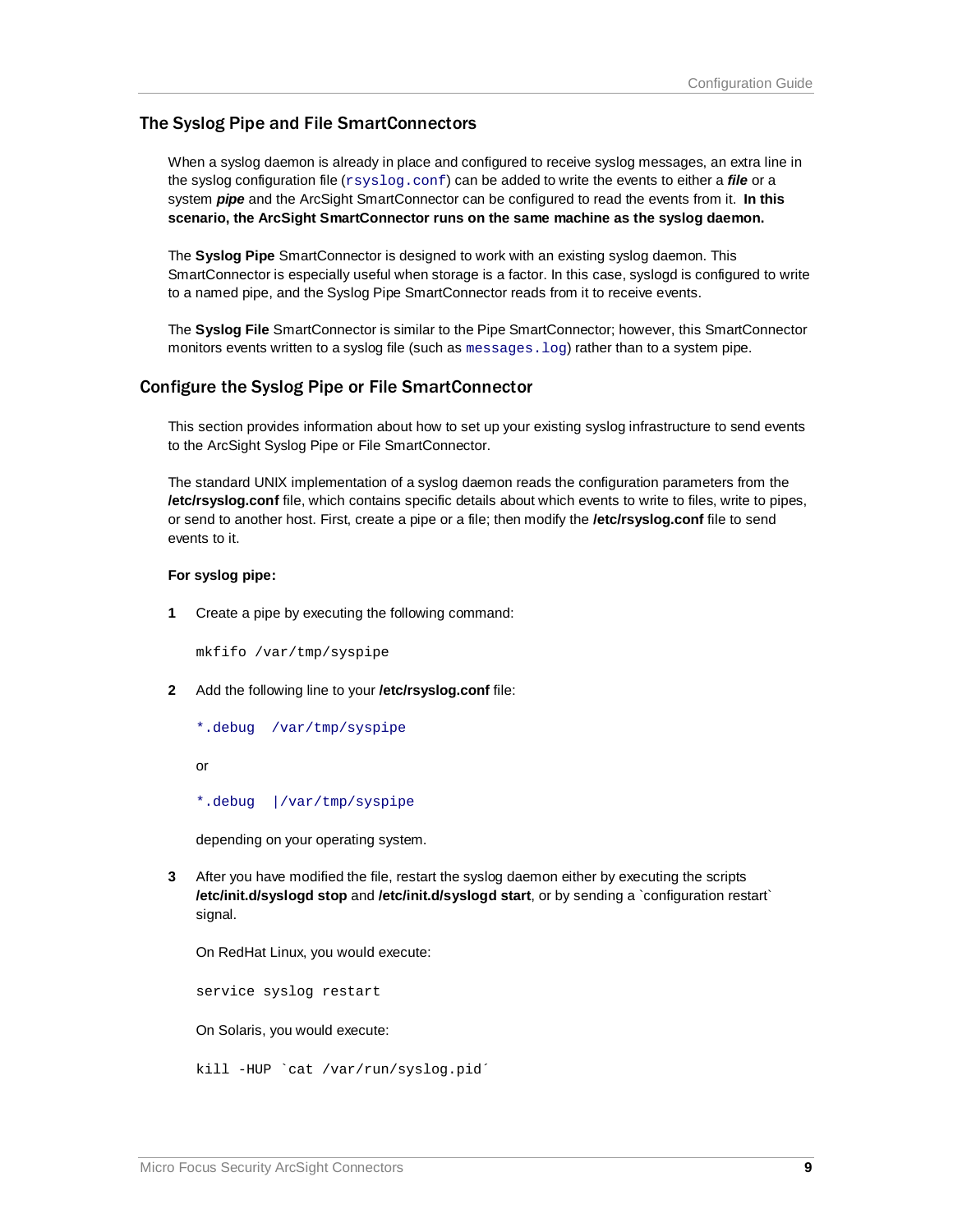This command forces the syslog daemon to reload the configuration and start writing to the pipe you just created.

#### **For syslog file:**

Create a file or use the default for the file into which log messages are to be written.

After editing the /etc/rsyslog.conf file, be sure to restart the syslog daemon as described above.

When you follow the SmartConnector Installation Wizard, you will be prompted for the absolute path to the syslog file or pipe you created.

# Install the SmartConnector

The following sections provide instructions for installing and configuring your selected SmartConnector.

### Syslog Installation

Install this SmartConnector (on the syslog server or servers identified in the *Configuration* section) using the SmartConnector Installation Wizard appropriate for your operating system. The wizard will guide you through the installation process. When prompted, select one of the following **Syslog** connectors (see *Configure the Syslog SmartConnectors* in this guide for more information):

Syslog Daemon Syslog Pipe Syslog File

Because all syslog SmartConnectors are sub-connectors of the main syslog SmartConnector, the name of the specific syslog SmartConnector you are installing is not required during installation.

The syslog daemon connector by default listens on port 514 (configurable) for UDP syslog events; you can configure the port number or use of the TCP protocol manually. The syslog pipe and syslog file connectors read events from a system pipe or file, respectively. Select the one that best fits your syslog infrastructure setup.

# Prepare to Install Connector

Before you install any SmartConnectors, make sure that the ArcSight products with which the connectors will communicate have already been installed correctly (such as ArcSight ESM or ArcSight Logger).

For complete product information, read the *Administrator's Guide* as well as the *Installation and Configuration* guide for your ArcSight product before installing a new SmartConnector. If you are adding a connector to the ArcSight Management Center, see the *ArcSight Management Center Administrator's Guide* for instructions, and start the installation procedure at "Set Global Parameters (optional)" or "Select Connector and Add Parameter Information."

Before installing the SmartConnector, be sure the following are available:

- Local access to the machine where the SmartConnector is to be installed
- Administrator passwords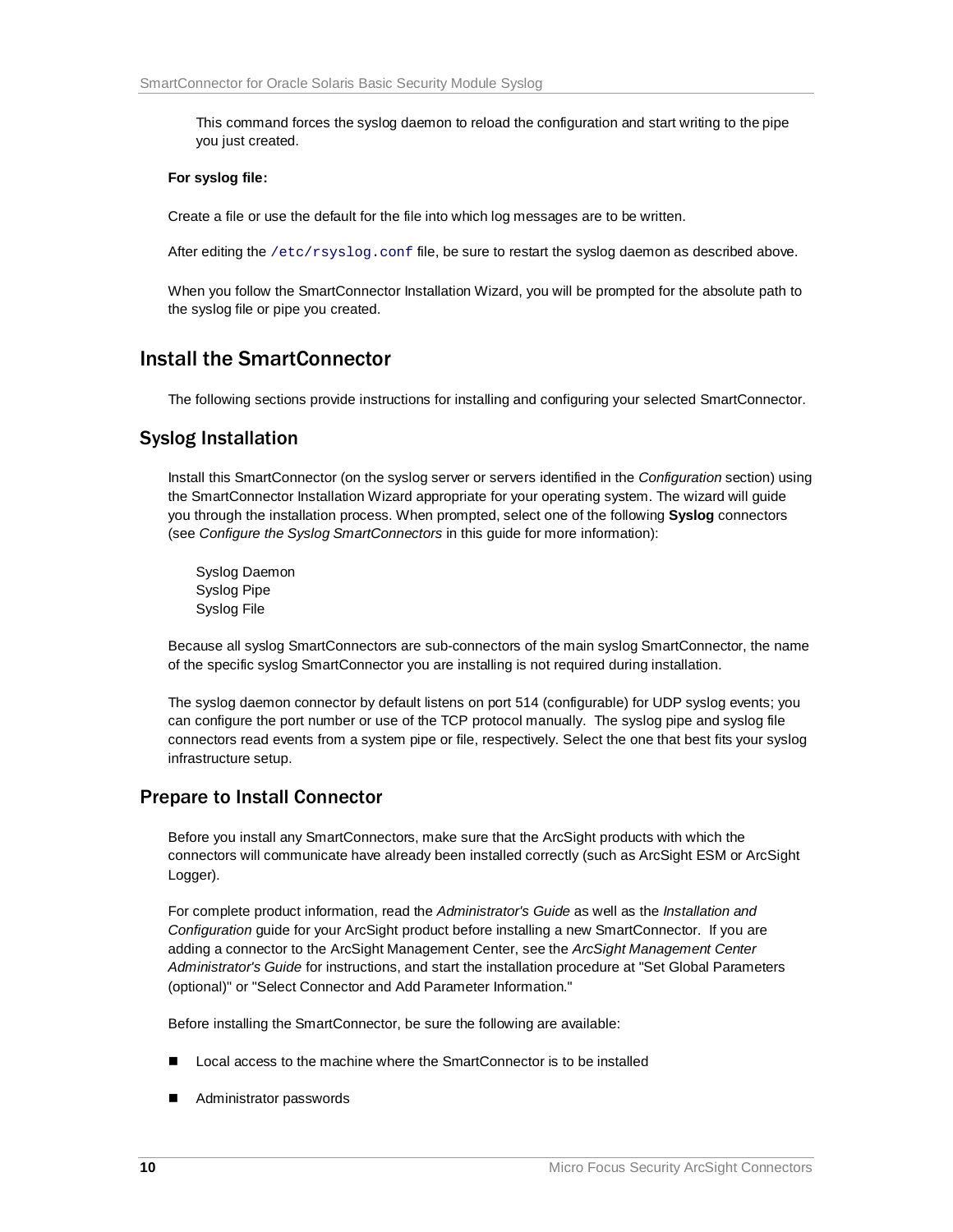# Install Core Software

Unless specified otherwise at the beginning of this guide, this SmartConnector can be installed on all ArcSight supported platforms; for the complete list, see the *SmartConnector Product and Platform Support* document, available from the Micro Focus SSO and Protect 724 sites.

- **1** Download the SmartConnector executable for your operating system from the Micro Focus SSO site.
- **2** Start the SmartConnector installation and configuration wizard by running the executable.

| When installing a syslog daemon SmartConnector in a UNIX environment, run the executable as 'root' |
|----------------------------------------------------------------------------------------------------|
| user.                                                                                              |

Follow the wizard through the following folder selection tasks and installation of the core connector software:

Introduction Choose Install Folder Choose Shortcut Folder Pre-Installation Summary Installing...

**3** When the installation of SmartConnector core component software is finished, the following window is displayed:



# Set Global Parameters (optional)

If you choose to perform any of the operations shown in the following table, do so before adding your connector. You can set the following parameters: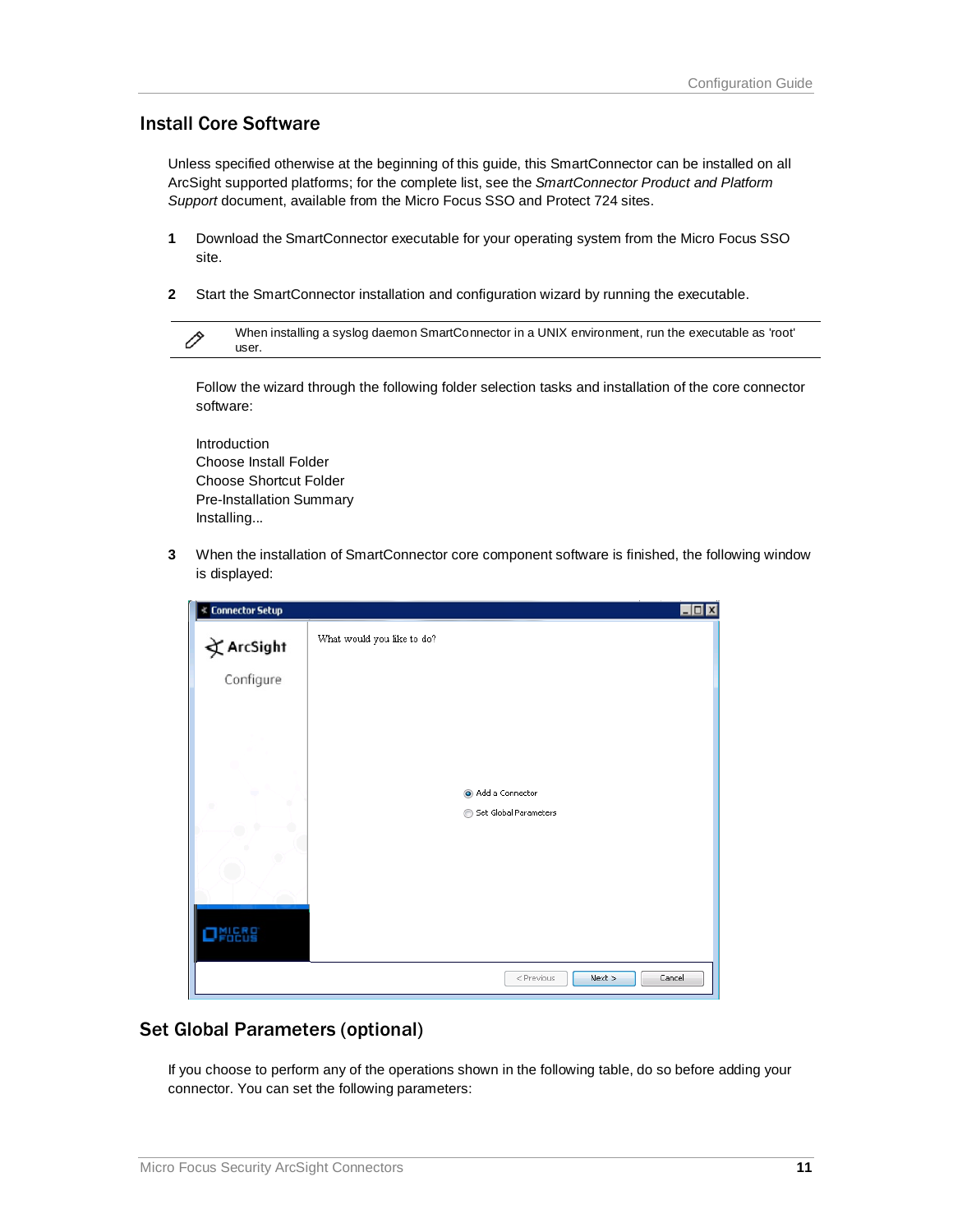| <b>Parameter</b>                   | <b>Setting</b>                                                                                                                                                                                                                                                                |
|------------------------------------|-------------------------------------------------------------------------------------------------------------------------------------------------------------------------------------------------------------------------------------------------------------------------------|
| FIPS mode                          | Select 'Enabled' to enable FIPS compliant mode. To enable FIPS Suite B Mode, see<br>the SmartConnector User Guide under "Modifying Connector Parameters" for<br>instructions. Initially, this value is set to 'Disabled'.                                                     |
| Remote Management                  | Select 'Enabled' to enable remote management from ArcSight Management Center.<br>When queried by the remote management device, the values you specify here for<br>enabling remote management and the port number will be used. Initially, this value is<br>set to 'Disabled'. |
| Remote Management<br>Listener Port | The remote management device will listen to the port specified in this field. The default<br>port number is 9001.                                                                                                                                                             |
| Preferred IP Version               | When both IPv4 and IPv6 IP addresses are available for the local host (the machine on<br>which the connector is installed), you can choose which version is preferred.<br>Otherwise, you will see only one selection. The initial setting is IPv4.                            |

The following parameters should be configured only if you are using Micro Focus SecureData solutions to provide encryption. See the *Micro Focus SecureData Architecture Guide* for more information.

| <b>Parameter</b>                       | <b>Setting</b>                                                                                                                                                                                                                                                                                                                                                                                                                 |
|----------------------------------------|--------------------------------------------------------------------------------------------------------------------------------------------------------------------------------------------------------------------------------------------------------------------------------------------------------------------------------------------------------------------------------------------------------------------------------|
| <b>Format Preserving</b><br>Encryption | Data leaving the connector machine to a specified destination can be encrypted by<br>selecting 'Enabled' to encrypt the fields identified in 'Event Fields to Encrypt' before<br>forwarding events. If encryption is enabled, it cannot be disabled. Changing any of the<br>encryption parameters again will require a fresh installation of the connector.                                                                    |
| <b>Format Preserving</b><br>Policy URL | Enter the URL where the Micro Focus SecureData Server is installed.                                                                                                                                                                                                                                                                                                                                                            |
| Proxy Server (https)                   | Enter the proxy host for https connection if any proxy is enabled for this machine.                                                                                                                                                                                                                                                                                                                                            |
| Proxy Port                             | Enter the proxy port for https connection if any proxy is enabled for this machine.                                                                                                                                                                                                                                                                                                                                            |
| <b>Format Preserving</b><br>Identity   | The Micro Focus SecureData client software allows client applications to protect and<br>access data based on key names. This key name is referred to as the identity. Enter the<br>user identity configured for Micro Focus SecureData.                                                                                                                                                                                        |
| <b>Format Preserving</b><br>Secret     | Enter the secret configured for Micro Focus SecureData to use for encryption.                                                                                                                                                                                                                                                                                                                                                  |
| Event Fields to<br>Encrypt             | Recommended fields for encryption are listed; delete any fields you do not want encrypted<br>and add any string or numeric fields you want encrypted. Encrypting more fields can affect<br>performance, with 20 fields being the maximum recommended. Also, because encryption<br>changes the value, rules or categorization could also be affected. Once encryption is<br>enabled, the list of event fields cannot be edited. |

After making your selections, click **Next**. A summary screen is displayed. Review the summary of your selections and click **Next**. Click **Continue** to return to proceed with "Add a Connector" window. Continue the installation procedure with "Select Connector and Add Parameter Information."

# Select Connector and Add Parameter Information

- **1** Select **Add a Connector** and click **Next**. If applicable, you can enable FIPS mode and enable remote management later in the wizard after SmartConnector configuration.
- **2** Select **Syslog Daemon, Syslog File, or Syslog Pipe** and click **Next**.
- **3** Enter the required SmartConnector parameters to configure the SmartConnector, then click **Next**.

*Syslog Daemon Parameters Network port* The SmartConnector for Syslog Daemon listens for syslog events from this port.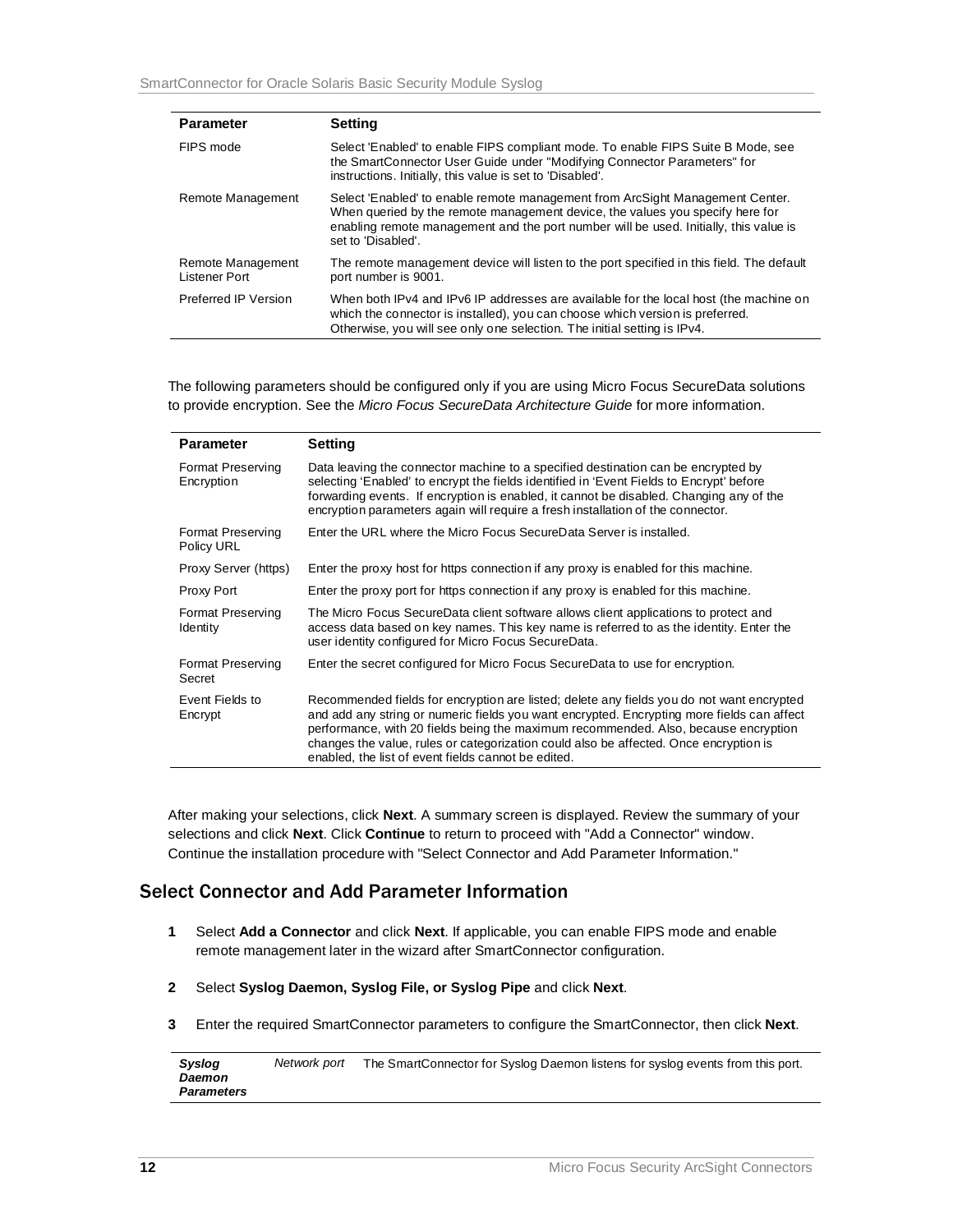|                                         | IP Address                                        | The SmartConnector for Syslog Daemon listens for syslog events only from this<br>IP address (accept the default (ALL) to bind to all available IP addresses).                                                                                                                                                                                                                                                                                                                                                                                  |
|-----------------------------------------|---------------------------------------------------|------------------------------------------------------------------------------------------------------------------------------------------------------------------------------------------------------------------------------------------------------------------------------------------------------------------------------------------------------------------------------------------------------------------------------------------------------------------------------------------------------------------------------------------------|
|                                         | Protocol                                          | The SmartConnector for Syslog Daemon uses the selected protocol (UDP or<br>Raw TCP) to receive incoming messages.                                                                                                                                                                                                                                                                                                                                                                                                                              |
|                                         | Forwarder                                         | Change this parameter to 'true' only if the events being processed are coming<br>from another SmartConnector sending to a CEF Syslog destination, and that<br>destination also has CEF forwarder mode enabled. That allows attributes of the<br>original connector to be retained in the original agent fields.                                                                                                                                                                                                                                |
| Syslog Pipe<br><b>Parameter</b>         | Pipe<br>Absolute<br>Path Name                     | Absolute path to the pipe, or accept the default: /var/tmp/syspipe                                                                                                                                                                                                                                                                                                                                                                                                                                                                             |
| <b>Syslog File</b><br><b>Parameters</b> | <b>File Absolute</b><br>Path Name                 | Enter the full path name for the file from which this connector will read events or<br>accept the default: \var\adm\messages (Solaris) or \var\log\messages (Linux).                                                                                                                                                                                                                                                                                                                                                                           |
|                                         |                                                   | A wildcard pattern can be used in the file name; however, in realtime mode,<br>rotation can occur only if the file is over-written or removed from the folder.<br>Realtime processing mode assumes following external rotation.                                                                                                                                                                                                                                                                                                                |
|                                         |                                                   | For date format log rotation, the device writes to 'filename.timestamp.log' on a<br>daily basis. At a specified time, the device creates a new daily log and begins to<br>write to it. The connector detects the new log and terminates the reader thread to<br>the previous log after processing is complete. The connector then creates a new<br>reader thread to the new 'filename.timestamp.log' and begins processing that file.<br>To enable this log rotation, use a date format in the file name as shown in the<br>following example: |
|                                         |                                                   | filename'yyyy-MM-dd'.log;                                                                                                                                                                                                                                                                                                                                                                                                                                                                                                                      |
|                                         |                                                   | For index log rotation, the device writes to indexed files - 'filename.log.001',<br>'filename.log.002', 'filename.log.003', and so on. At startup, the connector<br>processes the log with highest index. When the device creates a log with a<br>greater index, the connector terminates the reader thread to the previous log<br>after processing completes, creates a thread to the new log, and begins<br>processing that log. To enable this log rotation, use an index format, as shown in<br>the following example:                     |
|                                         |                                                   | filename'%d, 1,99, true'.log;                                                                                                                                                                                                                                                                                                                                                                                                                                                                                                                  |
|                                         |                                                   | Specifying 'true' indicates that it is allowed for the index to be skipped; for<br>example, if 5 appears before 4, processing proceeds with 5 and will not read 4,<br>even if 4 appears later. Use of 'true' is optional.                                                                                                                                                                                                                                                                                                                      |
|                                         | Reading<br><b>Events Real</b><br>Time or<br>Batch | Specify whether file is to be read in batch or realtime mode. For batch mode, all<br>files are read from the beginning. The 'Action Upon Reaching EOF' and 'File<br>Extension if Rename Action' parameters apply for batch mode only.                                                                                                                                                                                                                                                                                                          |
|                                         | <b>Action Upon</b><br>Reaching<br><b>EOF</b>      | For batch mode, specify 'None', 'Rename', or 'Delete' as the action to be<br>performed to the file when the connector has finished reading and reaches end of<br>file (EOF). For realtime mode, leave the default value of 'None' for this<br>parameter.                                                                                                                                                                                                                                                                                       |
|                                         | File<br><b>Extension If</b><br>Rename<br>Action   | For batch mode, specify the extension to be added to the file name if the action<br>upon EOF is 'Rename' or accept the default value of '.processed'.                                                                                                                                                                                                                                                                                                                                                                                          |

# Select a Destination

- **1** The next window asks for the destination type; select a destination and click **Next**. For information about the destinations listed, see the *ArcSight SmartConnector User Guide*.
- **2** Enter values for the destination. For the ArcSight Manager destination, the values you enter for **User** and **Password** should be the same ArcSight user name and password you created during the ArcSight Manager installation. Click **Next**.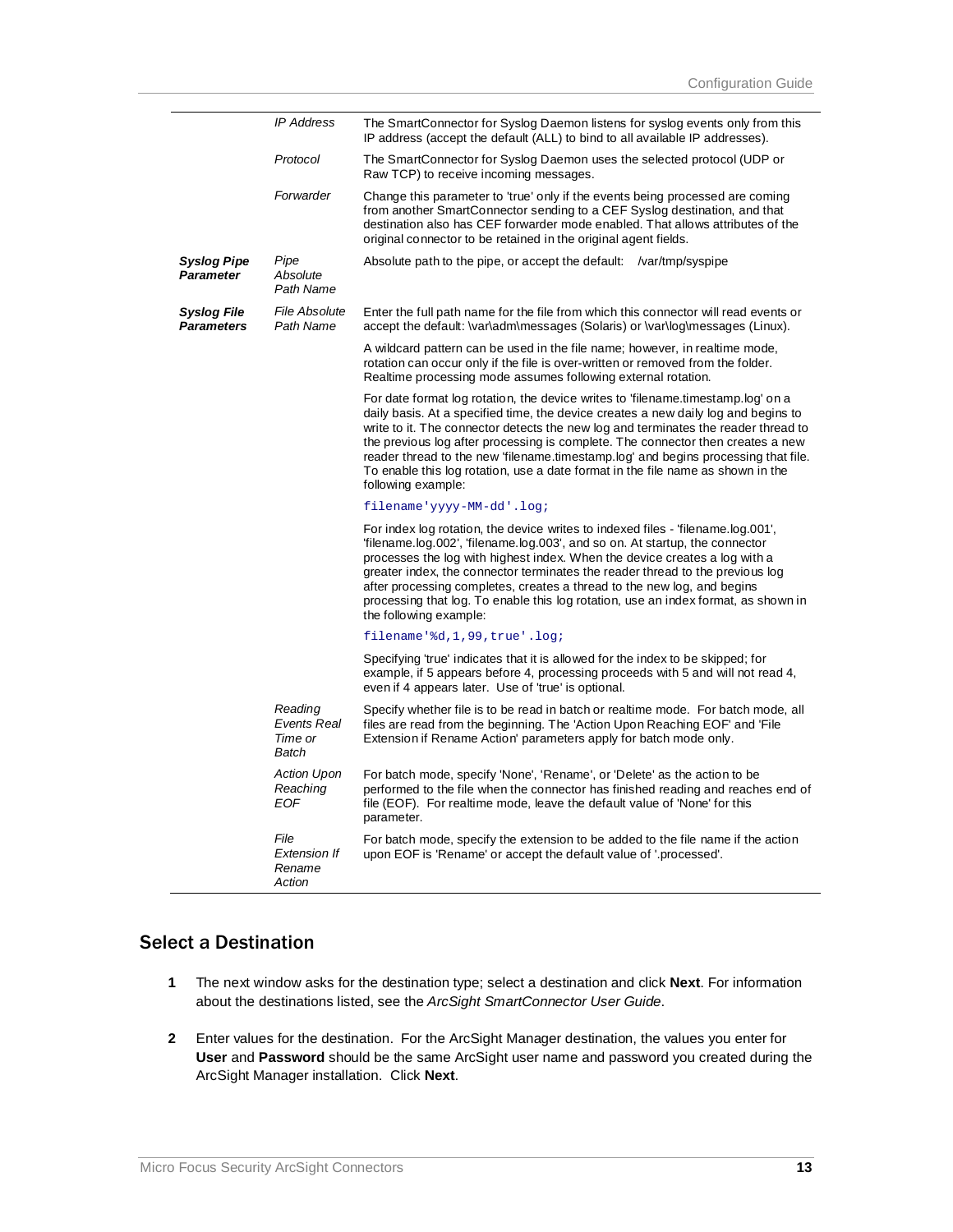- **3** Enter a name for the SmartConnector and provide other information identifying the connector's use in your environment. Click **Next**. The connector starts the registration process.
- **4** If you have selected ArcSight Manager as the destination, the certificate import window for the ArcSight Manager is displayed. Select **Import the certificate to the connector from destination** and click **Next**. (If you select **Do not import the certificate to connector from destination**, the connector installation will end.) The certificate is imported and the **Add connector Summary** window is displayed.

# Complete Installation and Configuration

- **1** Review the **Add Connector Summary** and click **Next**. If the summary is incorrect, click **Previous** to make changes.
- **2** The wizard now prompts you to choose whether you want to run the SmartConnector as a standalone process or as a service. If you choose to run the connector as a stand-alone process, select **Leave as a standalone application**, click **Next**, and continue with step 5.
- **3** If you chose to run the connector as a service, with **Install as a service** selected, click **Next**. The wizard prompts you to define service parameters. Enter values for **Service Internal Name** and **Service Display Name** and select **Yes** or **No** for **Start the service automatically**. The **Install Service Summary** window is displayed when you click **Next**.
- **4** Click **Next** on the summary window.
- **5** To complete the installation, choose **Exit** and Click **Next**.

For instructions about upgrading the connector or modifying parameters, see the *SmartConnector User Guide*.

# Run the SmartConnector

SmartConnectors can be installed and run in stand-alone mode, on Windows platforms as a Windows service, or on UNIX platforms as a UNIX daemon, depending upon the platform supported. On Windows platforms, SmartConnectors also can be run using shortcuts and optional Start menu entries.

If the connector is installed in stand-alone mode, it must be started manually and is not automatically active when a host is restarted. If installed as a service or daemon, the connector runs automatically when the host is restarted. For information about connectors running as services or daemons, see the *ArcSight SmartConnector User Guide*.

To run all SmartConnectors installed in stand-alone mode on a particular host, open a command window, go to \$ARCSIGHT\_HOME\current\bin and run: arcsight connectors

To view the SmartConnector log, read the file SARCSIGHT\_HOME\current\logs\agent.log; to stop all SmartConnectors, enter  $Ctr1+C$  in the command window.

# Device Event Mapping to ArcSight Fields

The following section lists the mappings of ArcSight data fields to the device's specific event definitions. See the *ArcSight Console User's Guide* for more information about the ArcSight data fields.